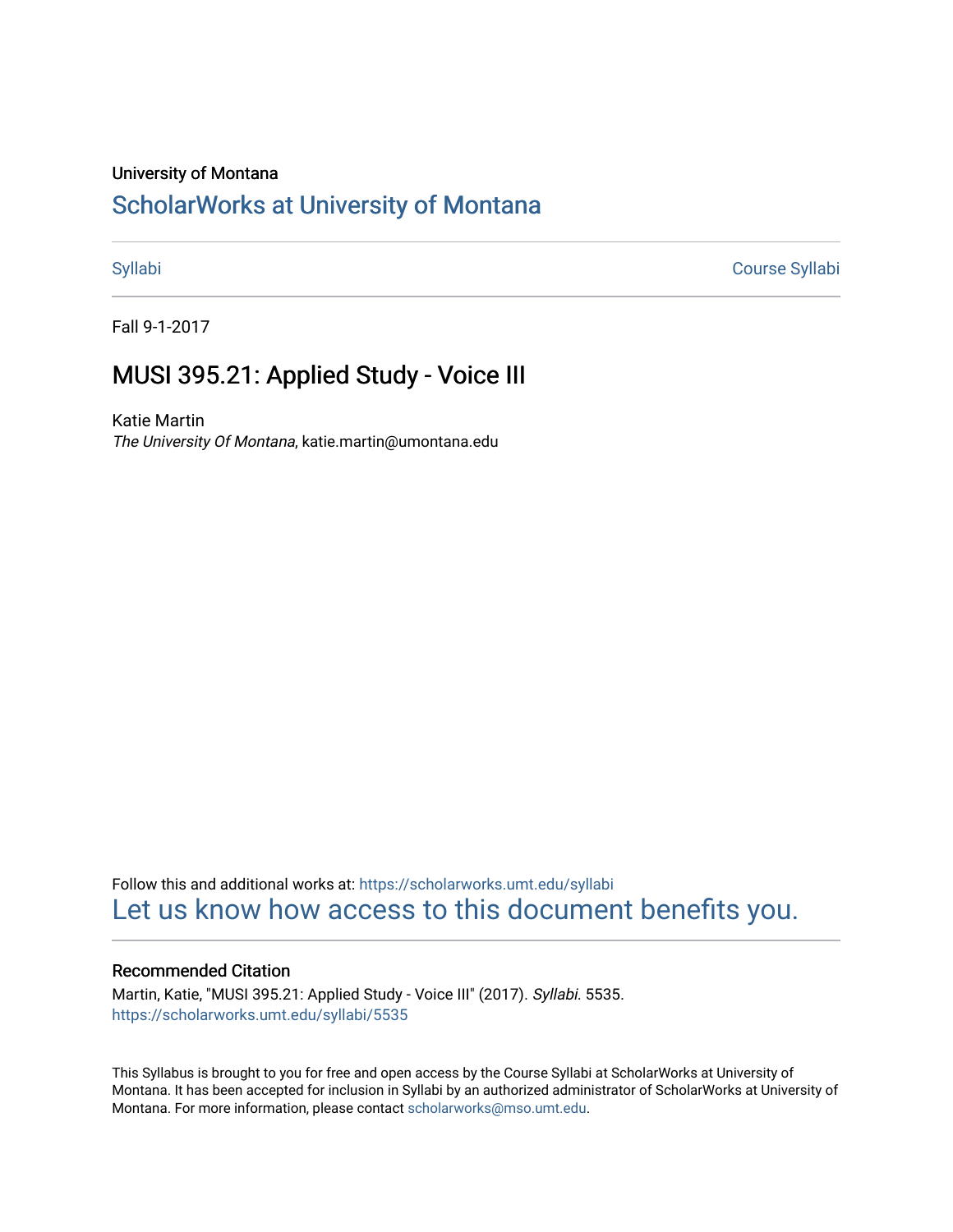

College of Visual and Performing Arts

MUSI 195-495 Performance Study-Voice Applied Study I-IV-Voice Section 21 Autumn 2017 Dr. Katie E. Martin katie.martin@umontana.edu Office Location: MUS 013 Office Hours: T, W, TH 9-10 a.m. or by appointment

\*\*\**In general, the best means of contact will be via email and/or during office hours. Students can expect that Dr. Martin will respond to emails Monday-Friday between the hours of 9 a.m. and 5 p.m. \*\*\**

# Course Description

The weekly voice lesson is an important part of each music major's core curriculum. These lessons, depending on degree, are scheduled either as one half-hour or one hour lesson per week, and are arranged with your teacher. Students majoring in Performance must register for 2 credits (hour weekly lesson). Students in all other majors and the music minor must register for at least 1 credit (1/2 hour weekly lesson) unless your teacher has requested that you take an hour lesson.

In addition to weekly lessons, all voice students are required to:

- enroll in an ensemble.
- attend and participate in Voice Masterclass.
- attend all faculty and student voice recitals.

Objectives: To develop specific skills, competencies, and points of view needed by professional music educators and singers; to learn to apply course material; and to develop creative capacities as a singer and a musician. Classical vocal singing and techniques will be emphasized.

Activities to meet objectives: Students will engage in a manifold of activities to meet the above objectives. They should come to each lesson with an open and create mind, and should be prepared to engage in all instructions and activities willingly and with a positive attitude. Some activities will include vocal warmups and exercises, physical movement, repertoire study, diction, character development, stylistic study and discussions, musicianship development, interactions with additional musicians, participation in concerts, juries, recitals, master classes and studio classes and listening assignments. *Activates will NOT include note pounding/music learning. This is the responsibility of the student.*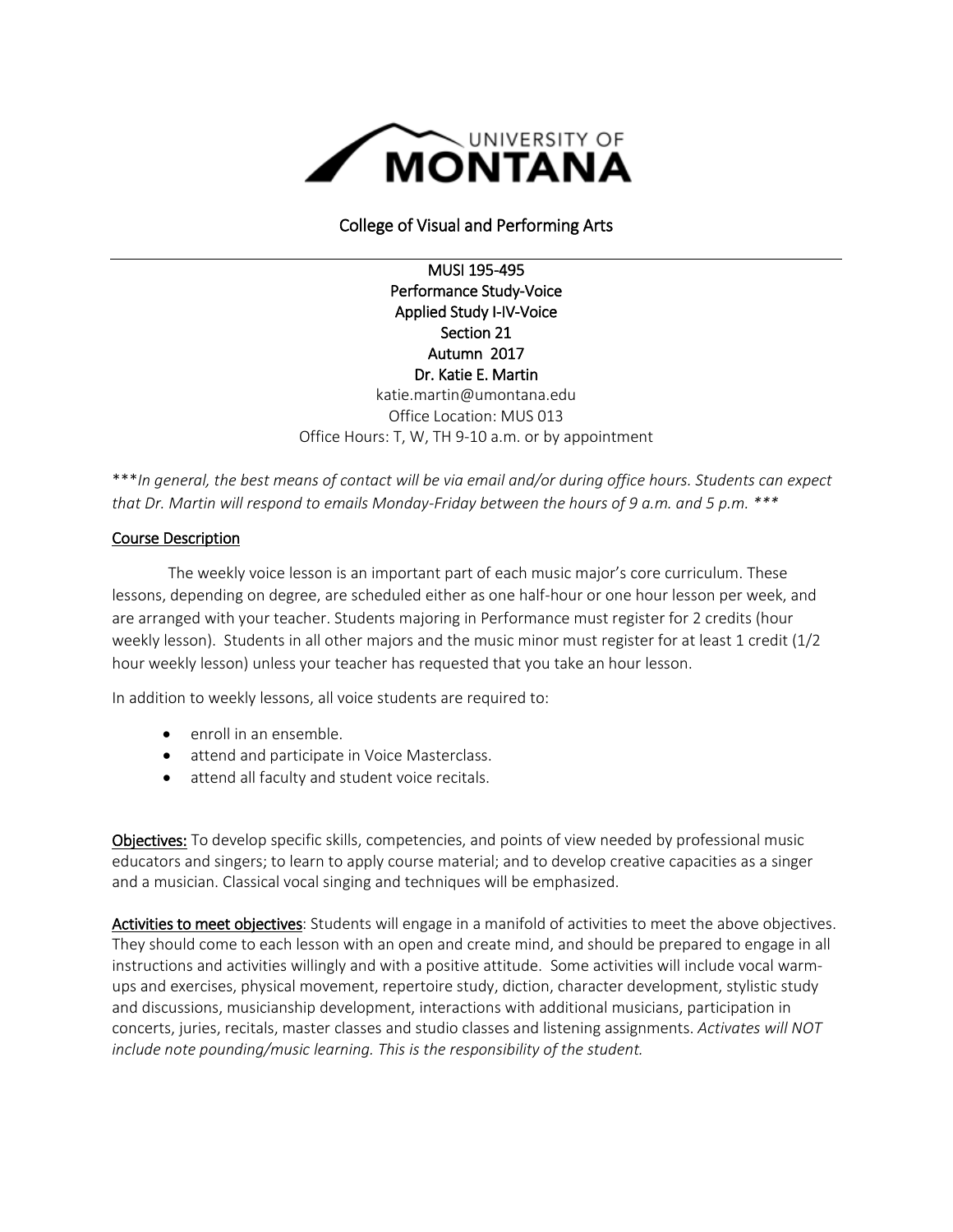# **Materials**

Bring to Every Lesson:

- 3 ring binder with assigned music organized inside (students with loose-sheets may be asked to leave and organize their music before returning to their lesson)
- Books/Anthologies etc. containing assigned music by instructor
- Pencil (NOT a pen!)
- Recording device (i-phones may be used as long as ringer is silenced so as not to disrupt the lesson!) It is expected that you record and listen you your lessons.
- YOUR LEARNED MUSIC AND YOUR ENTHUSIASIM!

\*A note on technology: Technology is a wonderful tool, and should be used to enhance and enrich your learning experience. However, if it is used inappropriately during a lesson (texting, emailing, etc) and is in anyway disruptive, the student will be asked to refrain from using these devices

# Materials for Instructor and Pianist:

- -Students must bring a three- ring binder with their music for the instructor. Students are expected to supply instructor with copies of music (not the other way around) unless the instructor has the book for that music. Binders will be kept in the instructor's office.
- *-Students will supply instructor with a legible word-for-word AND poetic translation of all songs.* This will be kept in the three-ring binder in the instructor's office.
- -It is the student's responsibility to ensure that their assigned pianist has a legible, double-sided, three hole punched copy of their music. If the pianist is not provided with a clean, legible copy, the student risks forfeiting this lesson. It is considered disrespectful and unprofessional to provide a pianist (our most important collaborator in this industry) with poor copies. Therefore, *habitual misconduct in this area will result in a lowering of the final grade.*

# Repertoire Selection

All repertoire sung by students for the purposes of applied voice lessons must be approved by the instructor. Additionally, outside singing activities may be limited or requested to cease by the instructor in the case of vocal health and wellness concerns. All music will be selected with or by the instructor. Music will generally be classical in nature. Upperclassmen and Graduate students are encouraged to explore the vocal repertoire and to propose repertoire selections.

# Obtaining Music

One of the most important things a student of classical singing must do is build their personal music library. Therefore, students should expect that all assigned music should be purchased. Often, assigned music will be chosen from music anthologies which will be helpful in building the student's personal library. In limited cases students may borrow the instructor's copies to make a temporary copy until their own music arrives. It is particularly important that this is done for our contemporary composers!

*Please note: The instructor WILL NOT make copies of music for the student. It is the STUDENT'S responsibility to obtain all assigned music!*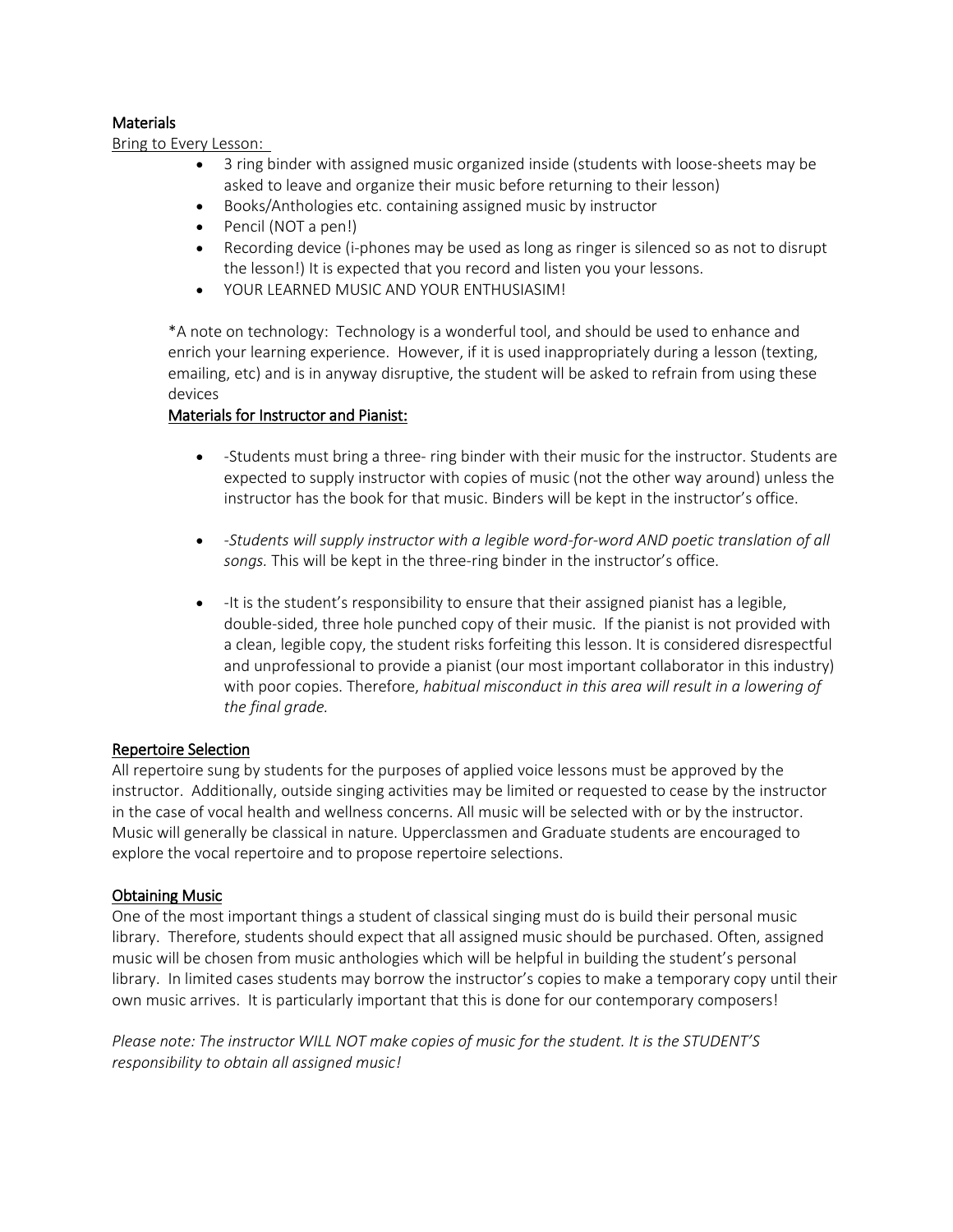# Practice and Time Expectations

Practicing is possibly the most crucial component of a musician's growth and education. If you do not want to take the time to practice, you should re-think your aspirations in the music industry. Many students become frustrated in lessons because they feel they are not achieving progress. Most often, this is due either to lack of practicing, or in-efficient, improper practicing. If you are not practicing, or are not practicing well, you will not improve. Plan to practice every day, giving yourself one day off per week.

# Advice for practicing:

- Turn off your cell phone! A distraction-free environment is crucial to good practicing!
- Schedule practice time in your daily/weekly agenda as if it is a formal class
- Avoid singing sessions that last more than one hour
- There are many types of practicing: translating, doing IPA, speaking the text, learning rhythm, speaking in rhythm, listening to several recordings (never just one), practicing specific vocal-exercises, isolating a part of a song (rather than just singing it all the way through), mental practicing, musical/poetic interpretation, etc.
- If it hurts, stop. If your voice feels tired frequently, and/or tires very quickly, please talk to the instructor.
- You can practice when you are sick! (See non-verbal solutions above.)

# Attendance and Punctuation

Full attendance and impeccable punctuation is essential. The mark of a poor music professional is one who often misses rehearsal, is late to rehearsal, and/or comes unprepared. Therefore, any unexcused absences will lower the final grade. Each unexcused absence will lower the grade by one half of a letter grade. Being tardy two times will count as one unexcused absence. An excused absence must be cleared by the instructor, and will only be designated for serious illness and/or family emergencies. The student should be prepared to present a doctor's note or other pertinent documentation for an absence to be excused.

In general, any lesson cancelled by the instructor will be made up. Any lesson cancelled by a student will not be made up. Students must give the instructor 24 hours advanced notice of cancellation. Students must contact the instructor via email should the need to cancel a lesson arise.

# Lesson Scheduling

Lesson scheduling will be done via an excel sheet distribute through a google drive link. Students will sign up for their desired lesson time on this sheet. This will be viewable for all students and the instructor.

In order to re-schedule or swap a lesson time, students must do so by contacting each other, NOT by contacting the instructor. Students should notify the instructor if they have changed the time of their lesson.

Note: Please be sensitive and attentive to your assigned pianist's schedule when signing up for a lesson time.

# Preparation

It is expected that students come to their lessons ready to sing any assigned repertoire. This is NOT a note-pounding session! If you do not know your music, you will forfeit the remainder of your lesson. Students who have not yet taken Foreign Language Diction are not expected to be able to pronounce foreign language songs, and will receive aid from the instructor. All other students should come to lessons having learned the correct pronunciation.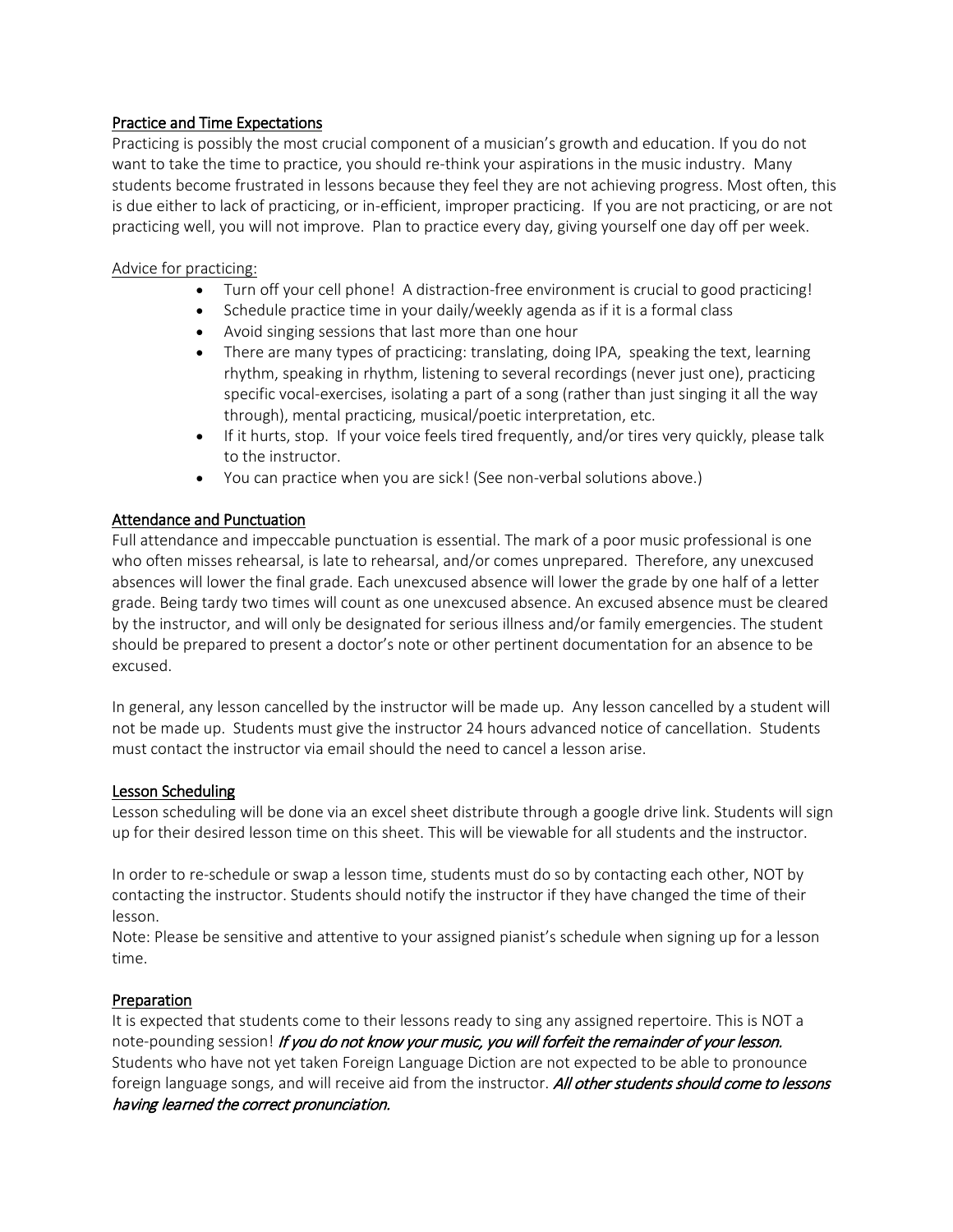Students should also come to lessons having researched assigned repertoire. Know something about the composer and the poet. Why are they significant? How did their life circumstances influence their artistic output? If it is an opera aria, who is the character? What is the plot of the opera? How does your character fit into all of this?

# Score Preparation

You are expected to meticulously prepare your score, as any good professional would. This means:

- 1. Writing in the IPA transcription
- 2. Writing in a word-for-word translation IN THE SCORE
- 3. Writing a poetic translation, either in the score or on a separate sheet of paper

If the score has not been properly prepared for a lesson, the student may forfeit the lesson. This includes failure to do background research/exploration on assigned music.

# Registration for Lessons

# Course Numbers

In the Course Catalogue and the Class Schedule, voice lessons are listed as:

For BME students studying a secondary instrument, and for non-music majors:

*MUSI 102A, Section 20, Performance Study – Voice*

For all others:

*MUSI 195 – MUS 495, Section 20, Applied Study - Voice*.

Course numbers at UM reflect grade level (Freshmen – 100 level courses, Sophomores – 200 level, Juniors – 300 level, Seniors – 400 level, and Graduates – 500 level). Register for the section number of your teacher. My section number is 21.

# **MASTERCLASS**

All students enrolled in lessons must attend our weekly voice master class. Students may also register for one credit of *MUSI 162, Section 14* (Freshmen and Sophomores) or *362, Section 14*  (Juniors and Seniors). This is a weekly class is held on Tuesdays from 3:00-4pm in Room 105. This is an important supplement to your lessons as it provides an opportunity to perform for an audience of your peers, and receive feedback from the voice faculty as well as special guest clinicians. Masterclass has a rotating schedule. Students are encouraged to attend every week but are only required to attend the full group class and that of your voice teacher (Dr. Martin).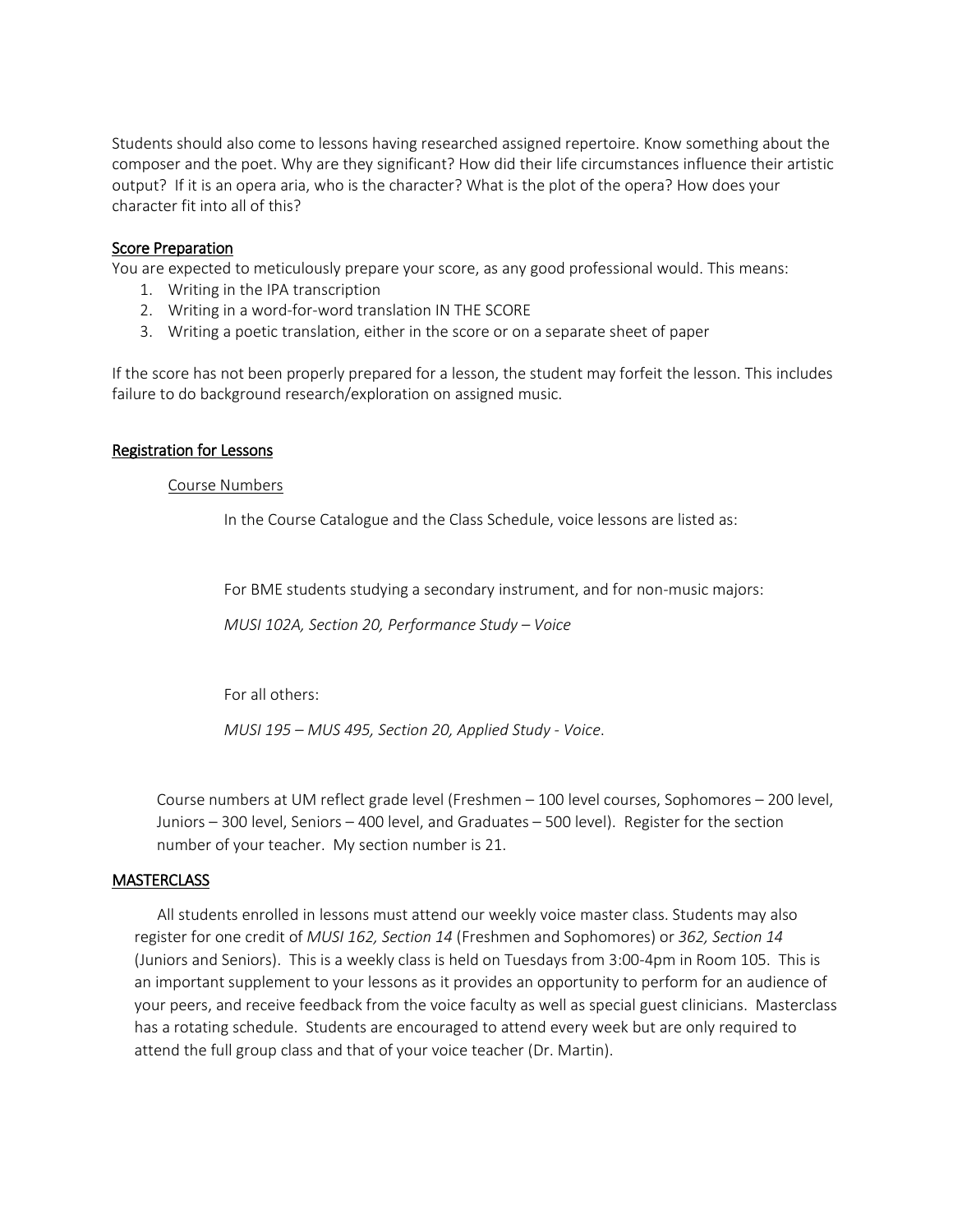### ENSEMBLES

All students enrolled in lessons are required to participate in an ensemble. All BME and BA voice majors must enroll in University Choir every semester. BM majors must in enroll in University Choir every semester through their sophomore year. During their junior and senior years, BM majors may choose their ensemble, but still are required to enroll in one. If you are a Freshman or Sophomore, enroll in *MUSI 112 University Choir*; if you are a Jr. or Sr. and have passed all of your lower division core, register for *MUSI 312*. The same is true of other ensembles.

### Recital Attendance

# All voice majors are required to attend non UDRP voice recitals.

This includes student Junior and Senior recitals, faculty recitals and guest artist recitals. Review the recital schedule and mark the dates on your calendar. If you are unable to attend any of these, you must inform your voice teacher before the recital in question. Attendance will be taken and absences will affect your grade. Print a copy of the Music Department Performance Calendar and mark all voice recitals in your own calendar. Make arrangements with your employers ahead of time.

### Piano Accompanists

 Voice students are required to bring a piano accompanist to lessons, unless directed otherwise by their teacher. Student piano majors are required to accompany one student or ensemble per semester. Contact a student accompanist from the attached list or ask your teacher for recommendations. This accompanist will also play for your jury and/or recital.

#### Juries

All lessons for music majors and minors are juried at the semester's end. Each student performs for the entire area faculty and receives written comments. Juries are similar to the entrance auditions. Jury requirements are as follows:

#### MUSI 102 & MUSI 500

No Jury is Required. (Instructor may request it, however.)

### MUSI 195

#### *First Semester*

#### Repertoire requirement:

- a) 3 to 5 memorized songs (at least one foreign language)
- b) Know the composer and period of the composition (i.e. Renaissance, Baroque, Classical)
- c) Know the translations of foreign language texts by memory. Aural Perception:
- a) Be able to identify key and time signatures of your jury pieces.
- b) Clap the rhythm of the provided example at sight.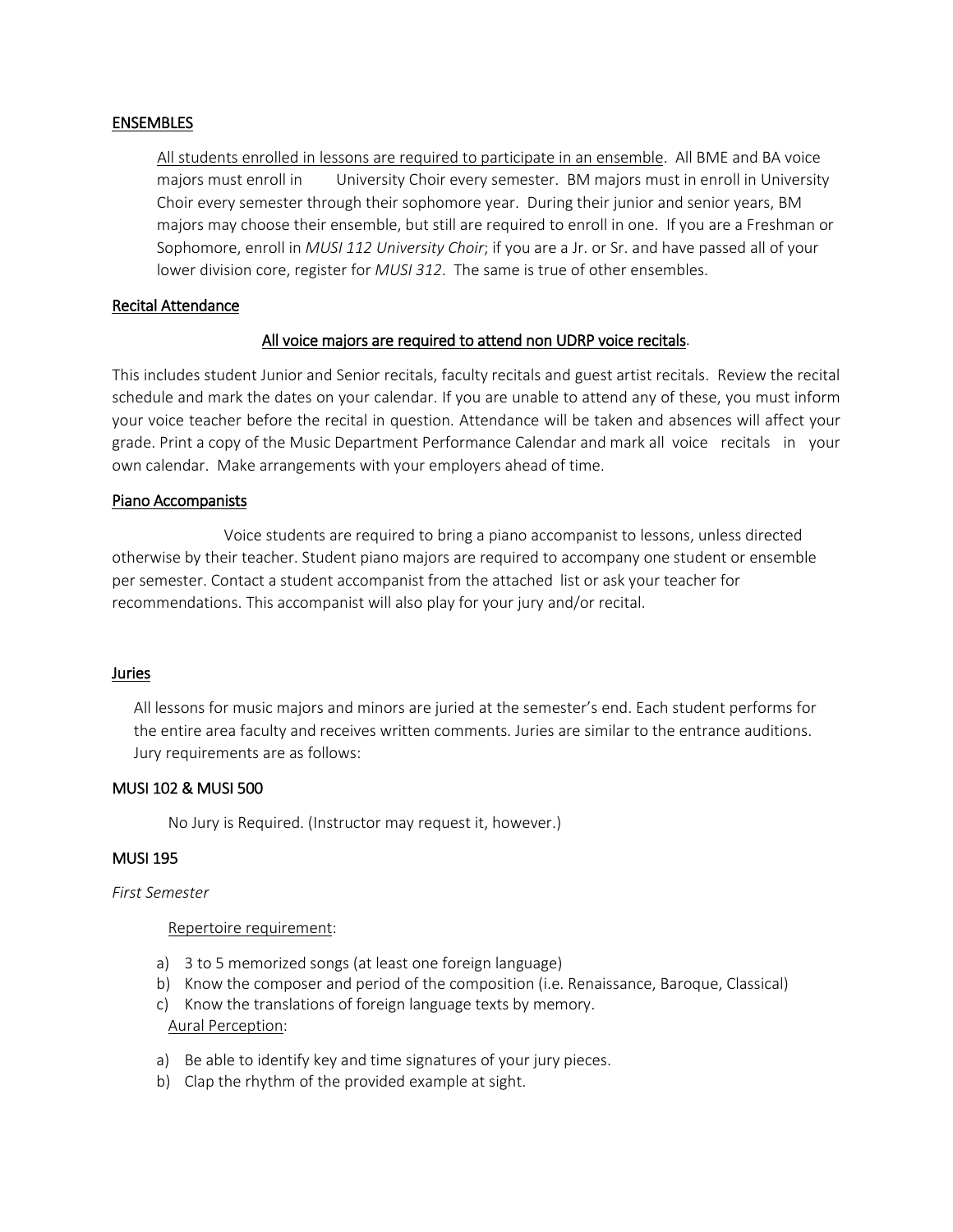#### *Second Semester*

#### Repertoire requirement:

- a) 4 to 6 songs memorized (at least 2 in a foreign language).
- b) Be able to demonstrate knowledge required for First Semester, and discuss musical periods and styles of your songs and give short oral biographies of the composers (you can use a worksheet at juries).
- c) AP: Sight-read a simple melodic example.

# MUSI 295

### *First Semester (Pre-UDRP)*

### Repertoire requirement:

- a) BM: 4 to 6 memorized songs (1 Italian, 1 French or German, 1 additional language, 1 aria). At least three have to be new repertoire)
- b) BME and BMC and BA: 5 memorized (2 in a foreign language)
- c) Be able to demonstrate knowledge from MUS 195 Second Semester.
- d) Be able to discuss the technical issues you've worked on in lessons and how you've approached these in individual practice.
- e) Choose two songs, and be able to describe the literary elements that figure prominently in your song or aria interpretation, for example, some biographical information on the poet, or the synopsis of and operatic plot before an aria.

Aural Perception:

a) In addition to being able to demonstrate knowledge required for semesters 1 and 2 of MUS 195, students should be able to sight-read a simple song w/ accompaniment and English text.

# *Second Semester (UDRP)*

The Upper Division Recital Performance (UDRP) is part of the Lower Division Core, and is a requirement for Music Majors only. The UDRP is different from a jury, in that it is a formal performance done during the Student Recital hours, and graded pass/fail by the entire music faculty. Students schedule the UDRP in the music office for one slot on either a Tuesday or Thursday Afternoon Student Recital. Students must pass the UDRP by at least a two-thirds majority of the music faculty before they may register for upper division courses (300 and above).

# Repertoire requirement:

BM – 4 memorized songs, 3 different languages, at least 1 selection from each of these 3 periods (Baroque/Classical, Romantic, and  $20^{th}/21^{st}$  Century), 1 of the selections must be an aria from an opera, operetta, or oratorio (singer may use music with oratorio selection).

BM Composition/Music Technology, BME, & BA - 3 memorized songs (2 foreign languages from at least 2 different periods.

Students who have performed a UDRP are exempt from juries at the end of the semester.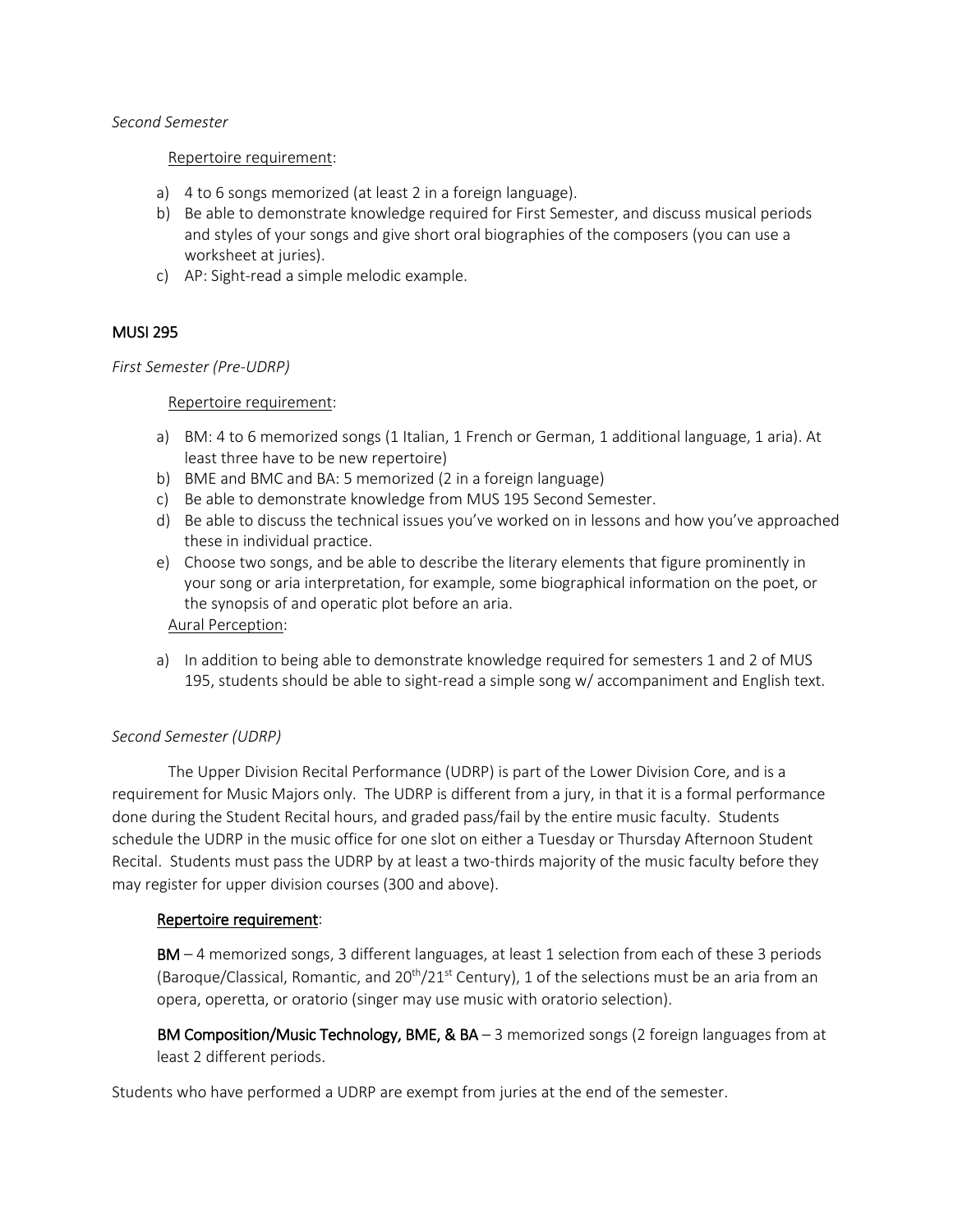# MUSI 395-495

#### *Both Semesters*

# Repertoire requirement:

- a) 6 to 8 memorized songs or arias in multiple foreign languages and different periods at the discretion of the instructor.
- b) Other repertoire requirements from 295 also apply.

# RECITALS (non UDRP)

BM Majors are required to perform a Senior Solo Recital with the following requirements:

- 1. Repertoire should total to at least 50 minutes of music.
- 2. All music is to be performed for memory with the exception of oratorio and chamber music selections.
- 3. Students must schedule their recital and dress rehearsal on the Music Recital Hall Calendar (in the Music Office).

### Jr. Half-Recitals

 Although not a requirement for the degree, BM majors may share a recital with another student. The above requirements apply, with the repertoire totaling to at least 25 minutes of music.

# PRE-RECITAL HEARINGS

All students performing Jr. and Sr. recitals are required to perform a pre-recital hearing for the voice area faculty. This is usually done 2 weeks prior to the recital. Students must have their entire recital repertoire prepared and memorized. At the hearing, students and their accompanists will perform pieces selected by the voice faculty. Students must pass the pre-recital hearing before they can perform the recital.

#### Grading:

Attendance and Punctuality 20% Preparation and Progress 40% Jury 20% Recital and Masterclass attendance 20%

(Please note, all of these graded areas impact one-another. For example, if a student chooses to not attend lessons, this will certainly affect their preparation and progress.)

| <b>Grading Scale:</b> |           |                |
|-----------------------|-----------|----------------|
| A 94-100              | $C.74-79$ | $D - 60 - 63$  |
| A-90-93               | $C-70-73$ | F 59 and below |
| B 84-89               | D 64-69   |                |
| B-80-83               |           |                |